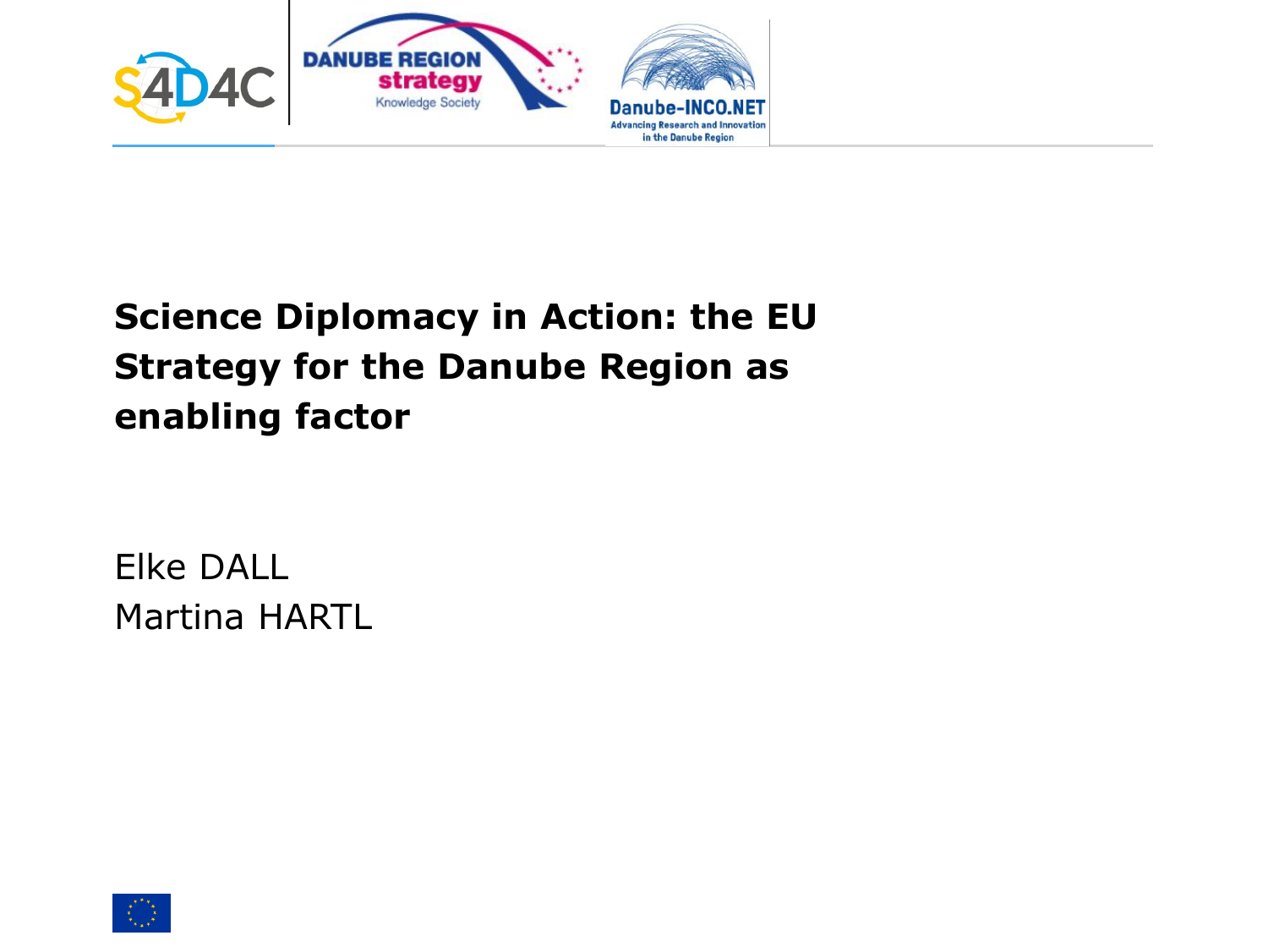• **Science for Diplomacy**

 $\mathbf{I}$ 

- **Diplomacy for Science**
- **Science in Diplomacy**

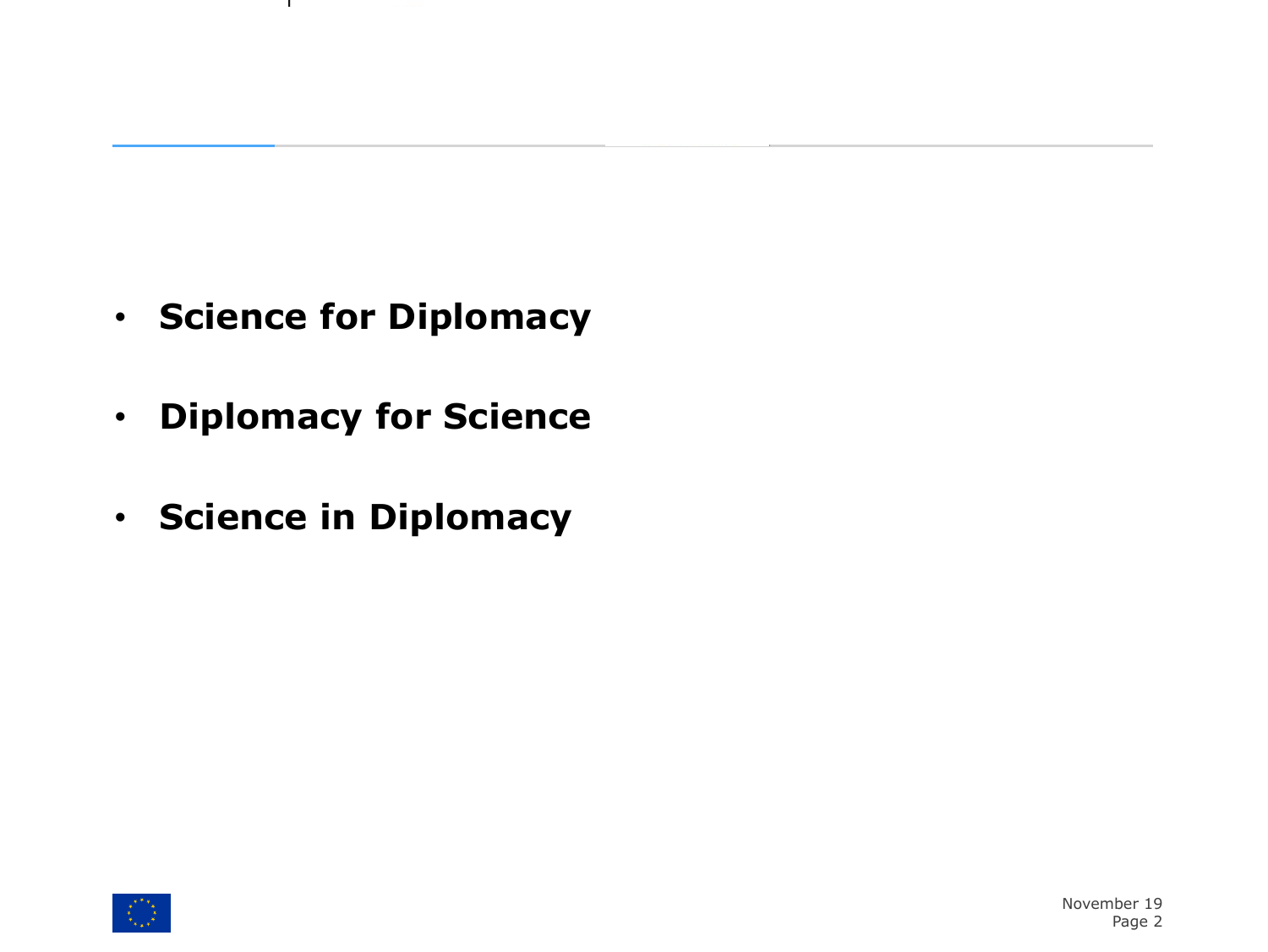

#### **EU Science Diplomacy**





When we think of Science Diplomacy, we tend to create an idea of communication between distinct groups of actors that have clearly demarcated professional identities and corresponding agendas ("sciencists", "diplomats", "science managers" etc.). However, the accivities and agendas or Science Diplomacy actors do not always comonin<br>Apparent professional identity. This blending of agendas, ac Page research and innovation programme under grant agreement No 770342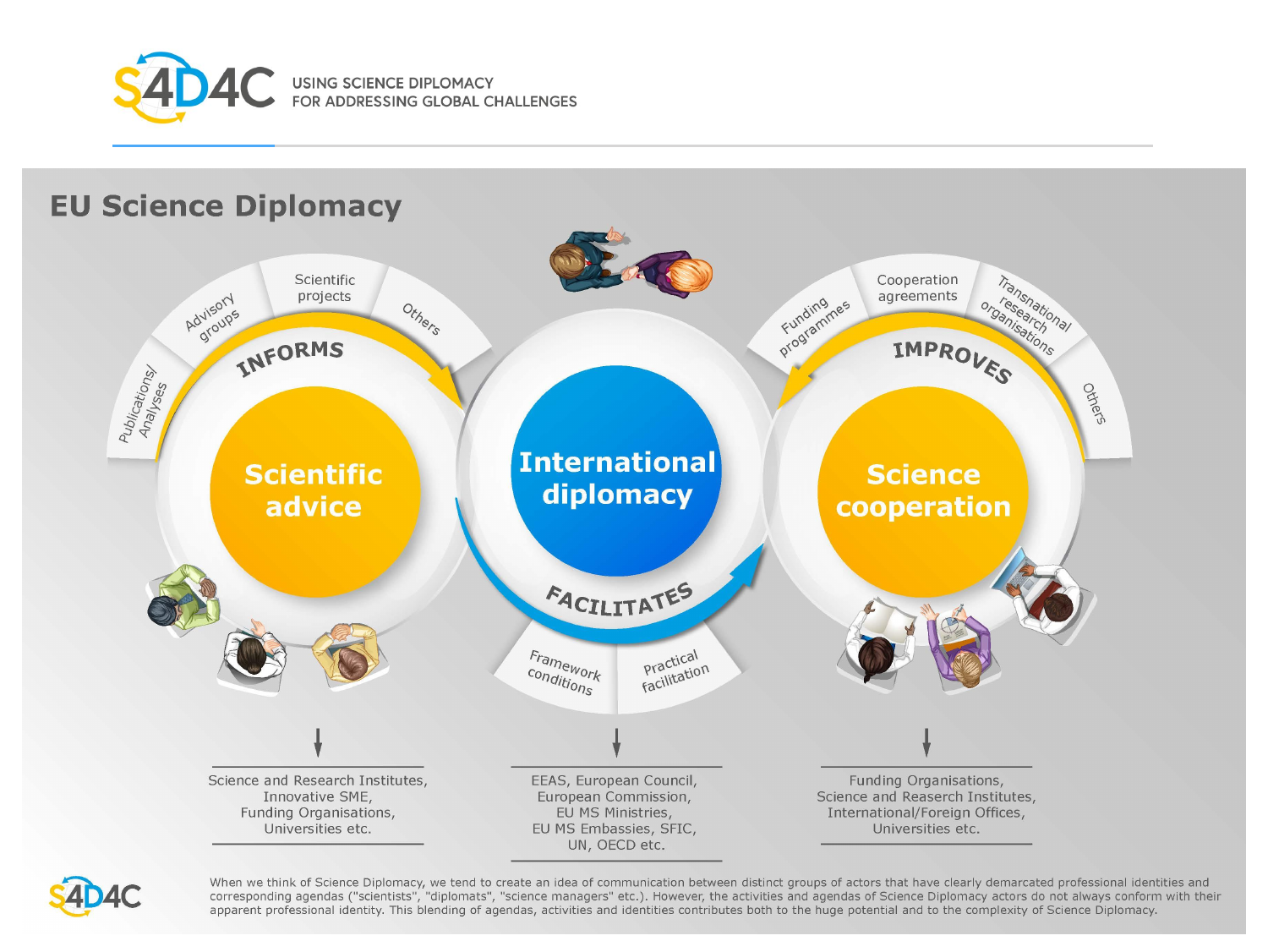

## **Going beyond traditional classifications**

- EUSDR as an instrument for science diplomacy (including priority areas, support through JRC, etc.)
- Danube-INCO.NET project as an instrument for science diplomacy
- Danubius Award

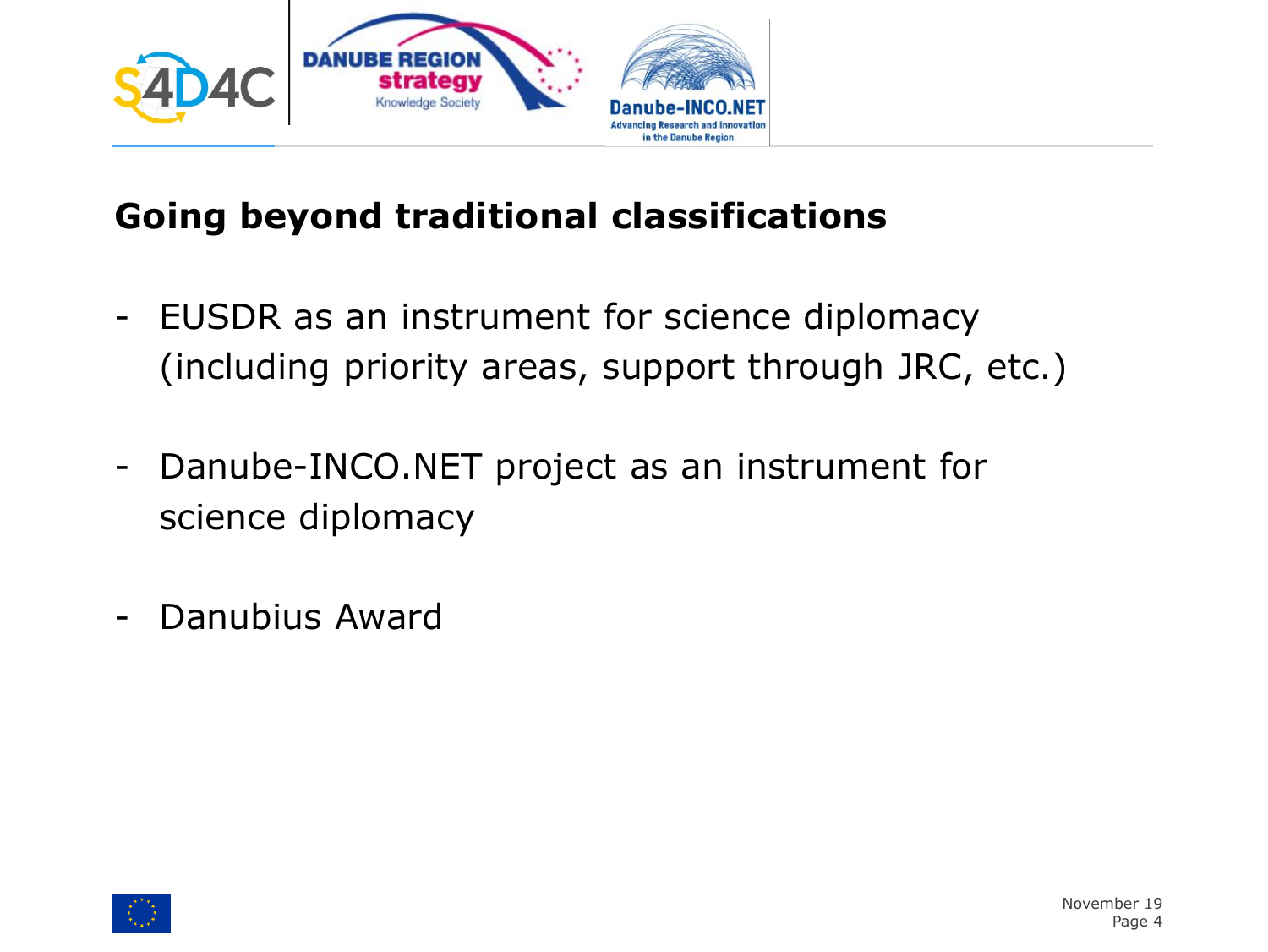### **Fulfilling the roles of science diplomats …**

**Contributor to peace, prosperity, stability, security Mediator / integrator Partner in tackling global challenges Developer (assisting countries in STI development) Competitor (strengthening EU competitiveness) Knowledge based actor (e.g. accessing STI capacities outside Europe) Partner of mutual beneficial co-operation International collaborator (strengthening markets) Contributor to EU policies, objectives and interests**

Roles of science diplomacy according to San Roman and Schunz (2017) https://onlinelibrary.wiley.com/doi/full/10.1111/jcms.12582